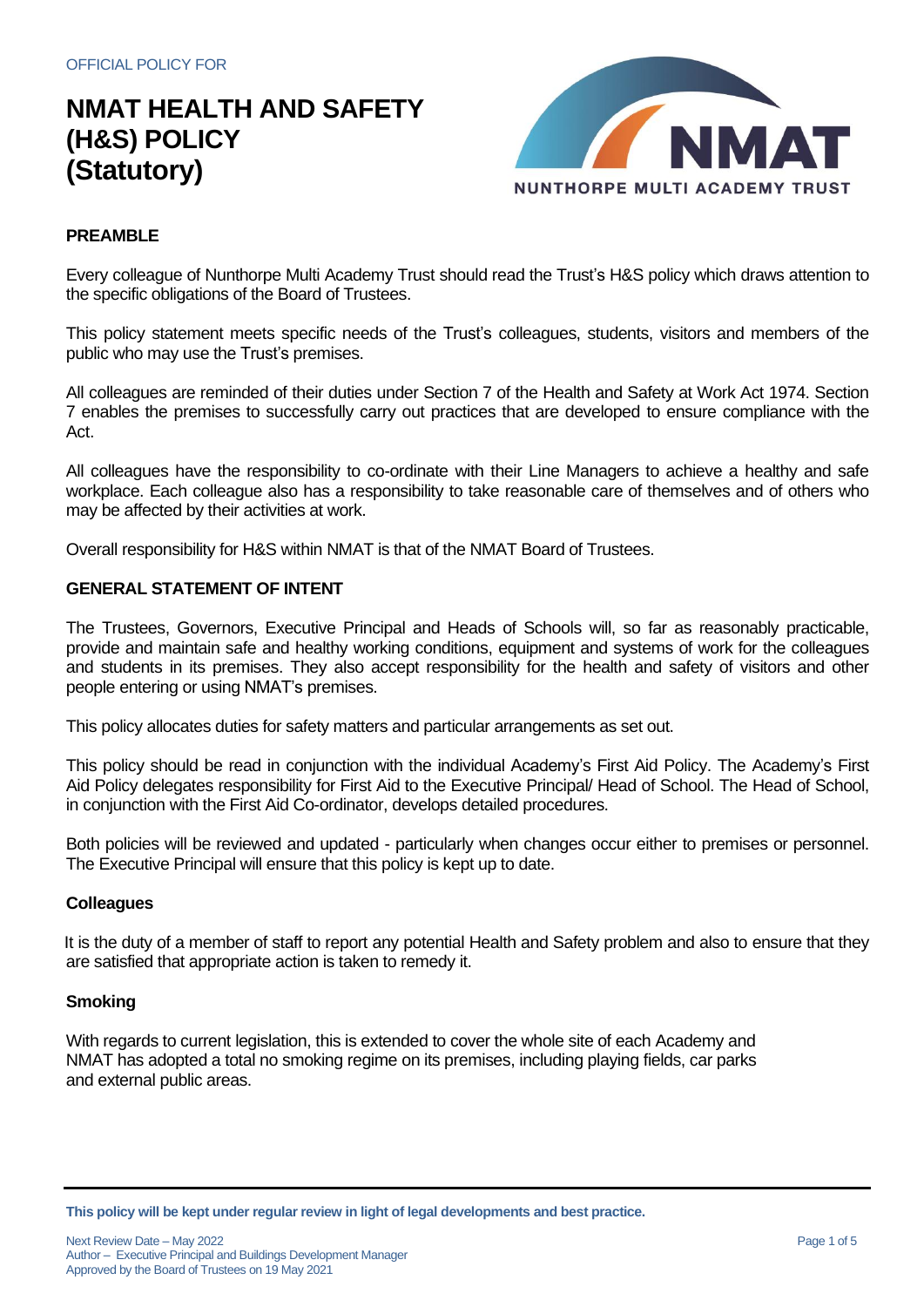

### **Environmental Policy Statement**

NMAT accepts responsibility for the harmful effects its operations can have on both the local and global environment and is committed to reducing them.

NMAT Academies will comply with all relevant environmental legislation and will implement programmes for its staff to raise awareness of environmental issues and enlist their support in improving the school's performance.

NMAT will encourage the adoption of similar principles by its contractors and procure services, materials and equipment from sustainable sources where practicable.

### **Health and Safety Audits and Inspections**

These inspections and audits are carried out regularly by the Health and Safety Team of Redcar and Cleveland Borough Council or other authorised/approved contractor/person.

### **Violence to Staff**

#### *Definition of Violence:*

Violence at work can include any incident in which a colleague is abused, threatened or assaulted. As such it can include:

Physical Attack – whether visible injury occurs or not.

Animal Attack – where an animal is used as a threat.

Verbal Abuse – when a colleague feels threatened. This would include sexual or racial abuse by a member of the public.

Attack against property.

All incidents must be reported immediately to the Senior Leadership Team.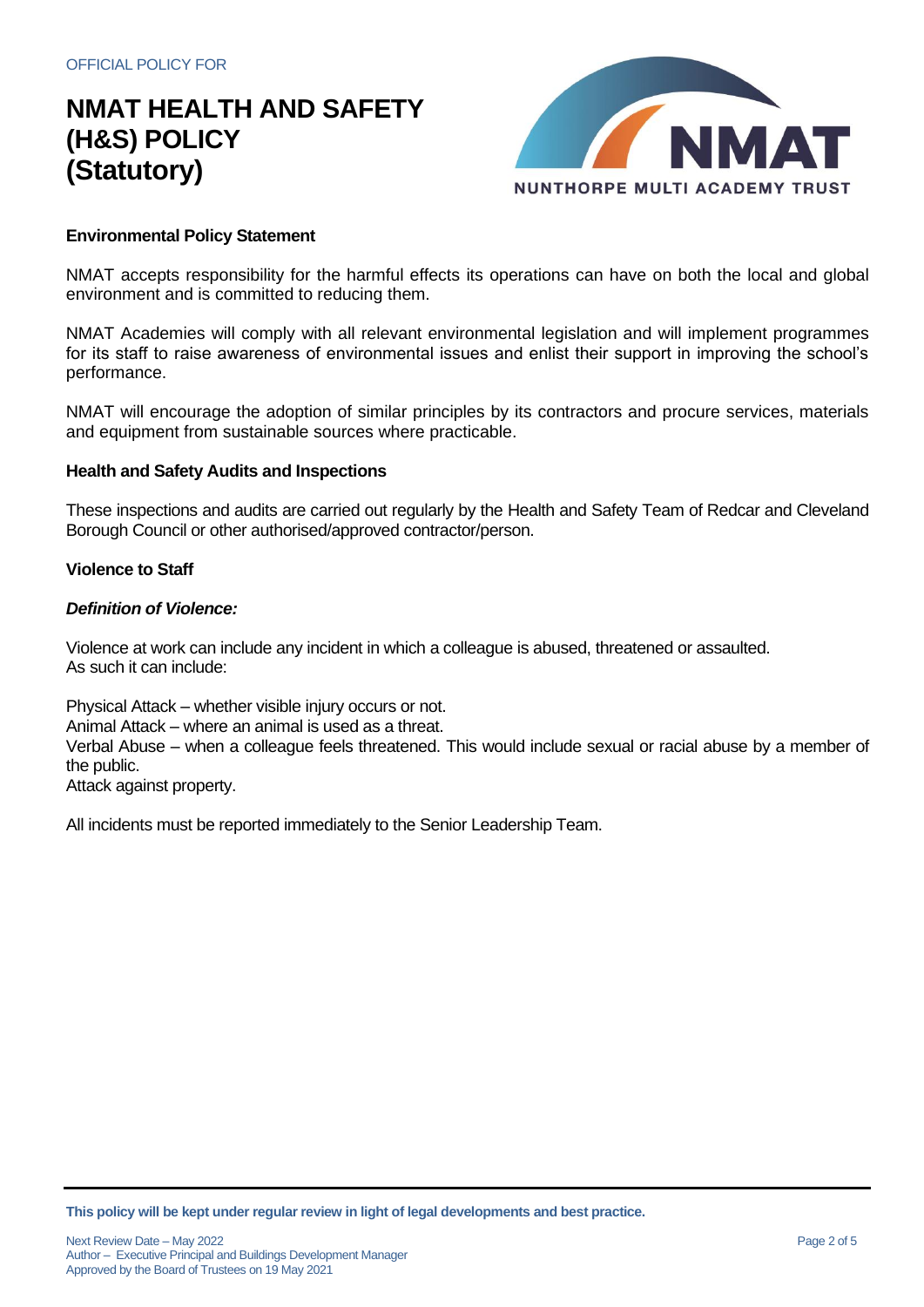

## **NUNTHORPE ACADEMY**

## **RESPONSIBILITIES**

The following persons have responsibilities for health and safety at Nunthorpe Academy premises.

### **Executive Principal**

The Executive Principal has overall and final responsibility for health and safety in the Academy's premises and for drawing the attention of colleagues in these premises to the statement of Health and Safety Policy.

### **Buildings Development Manager**

The Buildings Development Manager will be responsible for health and safety in the Academy's premises in the absence of the Executive Principal.

### **Fire Wardens**

The Academy's Fire Wardens are:

Delegated on a Biennial basis currently Heads of Department / Assistant Heads of Department Head of School Vice Principal Buildings Development Manager Attendance Officer

If they are unavailable, then any member of the Senior Leadership Team can act as replacement.

## **RISK ASSESSMENTS**

These are to be carried out by each individual Faculty/Area within the Academy with supervision by the Buildings Development Manager (if required).

Expectant mothers must notify the Trust's HR department to have a risk assessment carried out by the Building Development Manager at the earliest opportunity.

Risk assessments must be carried out for all external trips.

Risk assessments must be reviewed if any change in practice takes place and also updated on a yearly basis.

## **COSHH (Control of Substances Hazardous To Health) Assessment**

All COSHH documents should be kept by individual Faculties/Areas within the Academy **and followed to the letter.** Any new hazardous materials should be accompanied by COSHH forms. If they are not then the Head of the relevant department/area needs to chase this up immediately; if unsuccessful, this urgent problem must then be passed on to the Buildings Development Manager.

**This policy will be kept under regular review in light of legal developments and best practice.**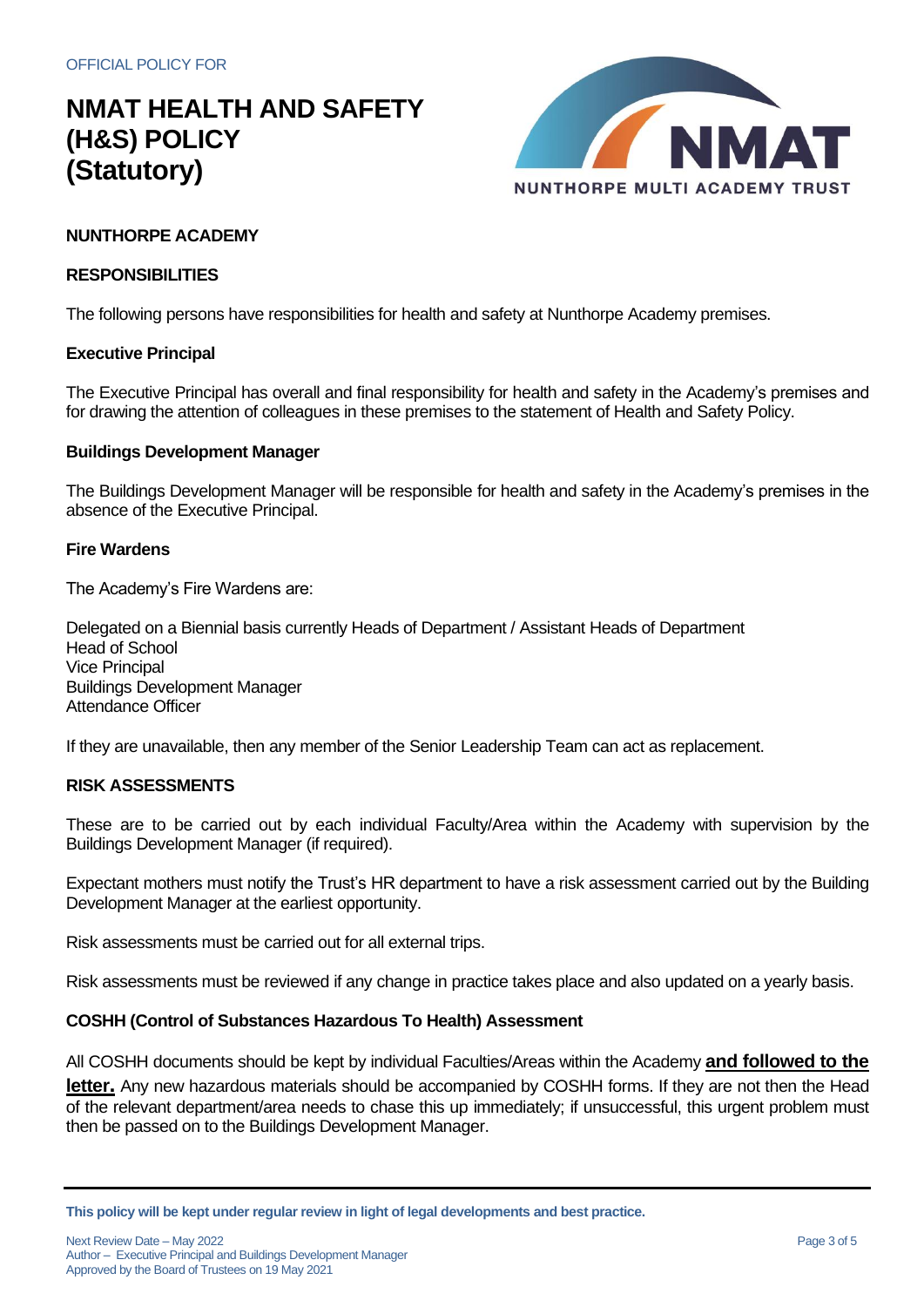

Any queries with regards to the above MUST be passed to the Buildings Development Manager immediately.

### **COSHH Assessors**

Glen Harris, Buildings Development Manager Adrian Sturman, Site Team Lee Hendrickson, Site Team

## **Portable Appliance Testing (PAT)**

This is carried out annually by an outside contractor organised by the Buildings Development Manager.

The Buildings Development Manager will arrange for all new electrical appliances to be tested. Colleagues are not allowed to bring any portable electrical equipment into the Academy as these may not meet the safety requirements for equipment in the workplace.

### **Watersafe Management and Legionella Testing**

These are carried out on a monthly basis by Grahams in accordance with the Local Authority's strict requirements. The Buildings Development Manager will maintain a record of the monthly readings and these will be reported to the Executive Principal/Head of School as required.

### **Near Miss and Dangerous Occurrence**

Any occurrence or event that may have resulted in loss or injury or caused damage to property must be reported to the Buildings Development Manager.

All staff should read the NMAT Near Miss Policy and follow the guidance therein.

## **Accident Recording and Reporting**

All accidents and incidents must be reported to Reception or the Main office. They will follow the Local Authority's Corporate Accident reporting procedure which can be found in the Health and Safety file in the Main Office or the Building Development Manager's Office.

## **Safety Surveys**

With regards to Health and Safety and the general upkeep of the Academy's premises, it is the responsibility of the Buildings Development Manager to carry out periodic checks and ensure the site is safe and tidy.

### **Reporting and Rectifying Faults**

All faults or requests for minor jobs/works must be reported using the Maintenance Helpdesk on the Academy's intranet. Any major works or emergencies must be reported immediately to the Building Development Manager.

All faults and requests for minor jobs/works will be rectified by the Site Management Team according to an agreed schedule of work.

**This policy will be kept under regular review in light of legal developments and best practice.**